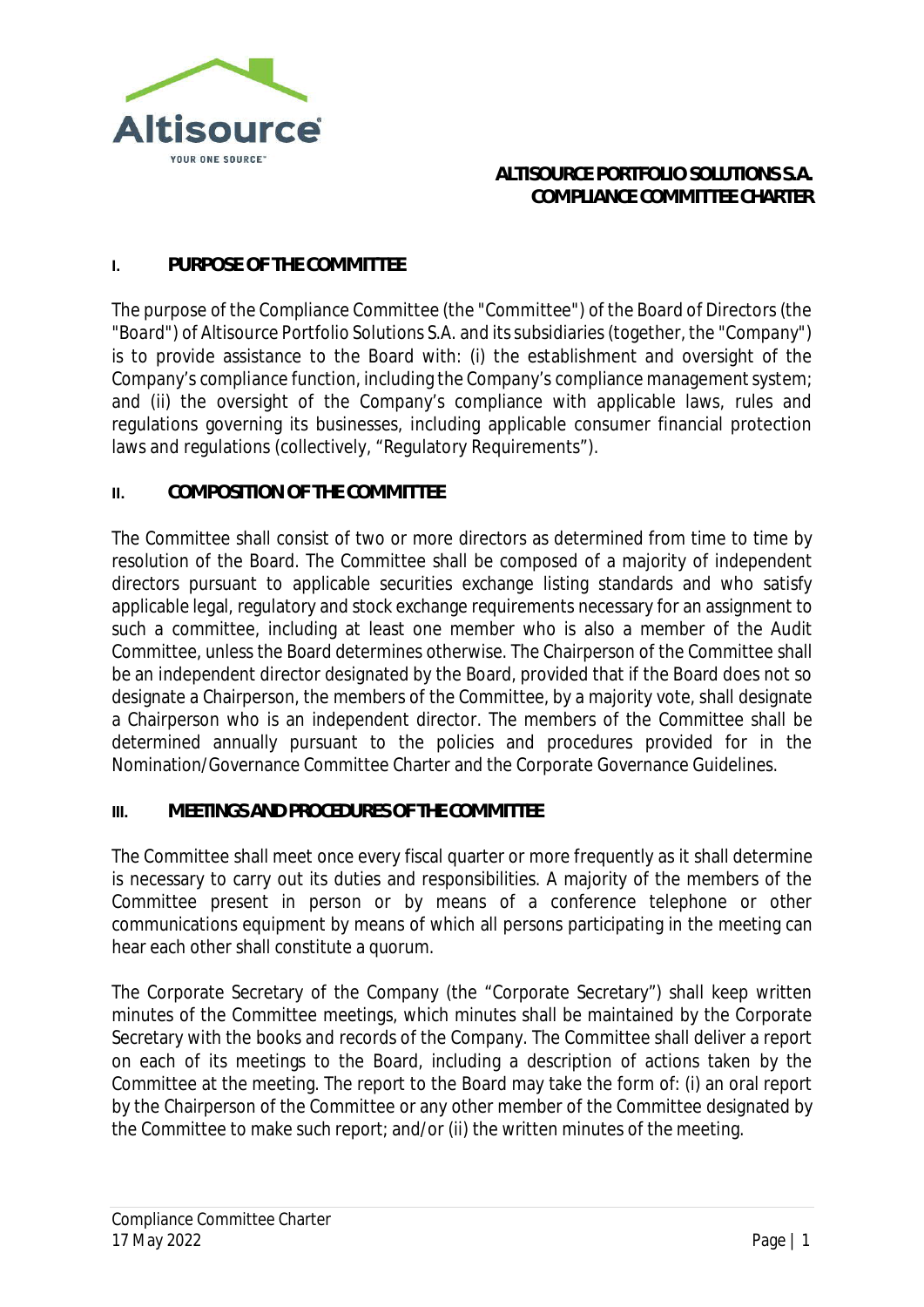The Committee and/or its Chairperson may, in their, his or her discretion, ask members of management, any directors or others to attend its meetings (or portions thereof) and to provide pertinent information as necessary or appropriate. For example, the Committee and/or its Chairperson may request information, reports or other communications from: (i) the Chief Executive Officer; (ii) the Chief Legal and Compliance Officer; (iii) the Head of Internal Audit; and/or (iv) other members of management.

To the extent permitted by applicable law, the Committee may establish subcommittees consisting of one or more members, other directors or members of management to carry out such duties as the Committee deems appropriate.

## **IV. DUTIES AND RESPONSIBILITIES OF THE COMMITTEE**

Except as otherwise required by applicable laws or rules, the Committee's responsibilities and procedures should remain flexible, so that it may be in a position to best react or respond to changing circumstances or conditions that are relevant to the Company's continued compliance with applicable Regulatory Requirements. The following are within the authority of the Committee:

(a) Review the status of the Company's compliance with applicable Regulatory Requirements and internal policies, procedures and controls;

(b) Receive and oversee the assessment of internal and external data and reports relating to the Company's compliance programs;

Create criteria for the Company's Compliance Management Committee, which consists of: (i) the Chief Executive Officer; (ii) the Chief Legal and Compliance Officer; (iii) the Head of Internal Audit; and/or (iv) other members of senior management, such as executive members representing the Company's Lines of Business as the Compliance Management Committee determines to be appropriate, and which permits the Compliance Management Committee, in its discretion, to ask members of management or others to attend its meetings (or portions thereof) and to provide pertinent information as necessary or appropriate;

(d) Oversee the activities of the Company's Compliance Management Committee, including review of internal data and reports prepared by the Law and Compliance Department;

(e) Appoint the Company's Head of Compliance, who shall serve as the Chairperson or Vice-Chairperson of the Compliance Management Committee and shall not report to or be under the day-to-day supervision of Company management responsible for operations, financial reporting, financial performance, shareholder or investor relations, production or similar revenue or income-related functions;

(f) Assure the independence of the Head of Compliance, including assuring that the Head of Compliance has direct access to the Chairperson of the Committee at all reasonable times and has the responsibility to report to the Committee at every meeting of the Committee and at such other times as the Committee may request or direct;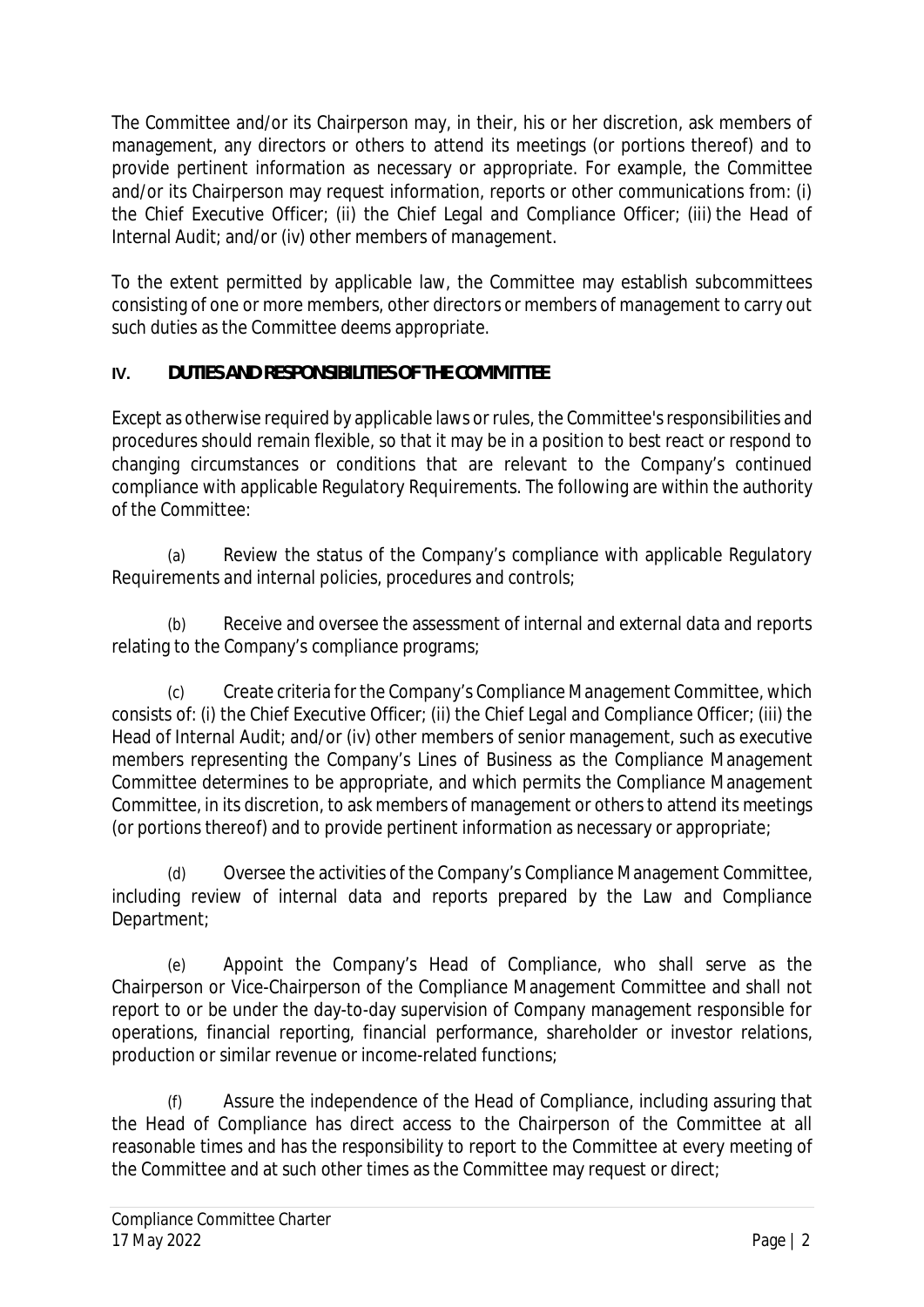(g) Receive periodic reports from the Company's Head of Compliance regarding (i) pending regulatory or licensing audits, in each case which cover or would be expected to cover compliance with Regulatory Requirements; (ii) details and factual information regarding any material claim or pattern of claims alleging that the Company is not in compliance with applicable Regulatory Requirements; and (iii) material regulatory developments relevant to the Company's business;

(h) Oversee the sourcing of compliance functions at the Company, including staffing and monitoring;

Oversee the formulation and implementation of the Company's compliance management system;

(j) Periodically review the Company's consumer complaint intake and resolution function, in light of the risk of violation of applicable Regulatory Requirements and related risks to consumers;

(k) Request reports from the Head of Compliance, or other members of management regarding the preparation, implementation and updating of the Company's compliance policies, procedures, training and controls;

(l) Receive and, when appropriate, meet to discuss, reports on any annual or periodic internal compliance reviews conducted by the Company, including requiring submission to the Committee of a copy of any report (and supporting notes and schedules) prepared by the Company in connection with any such review;

(m) Ensure that Board members receive reports and materials as necessary or appropriate from time to time regarding significant compliance issues; and

(n) Undertake such other activities as are necessary or incidental to carrying out the foregoing duties and responsibilities or as may be delegated to the Committee by the Board from time to time.

# **V. EVALUATION OF THE COMMITTEE**

The Committee shall, on an annual basis, evaluate its performance under this Charter. In conducting this review, the Committee shall evaluate whether this Charter appropriately addresses the matters that are or should be within its scope. The Committee shall address all matters that the Committee considers relevant to its performance, including at least the following: the adequacy, appropriateness and quality of the information and recommendations presented by the Committee to the Board, the manner in which they were discussed or debated, and whether the number and length of meetings of the Committee were adequate for the Committee to complete its work in a thorough and thoughtful manner.